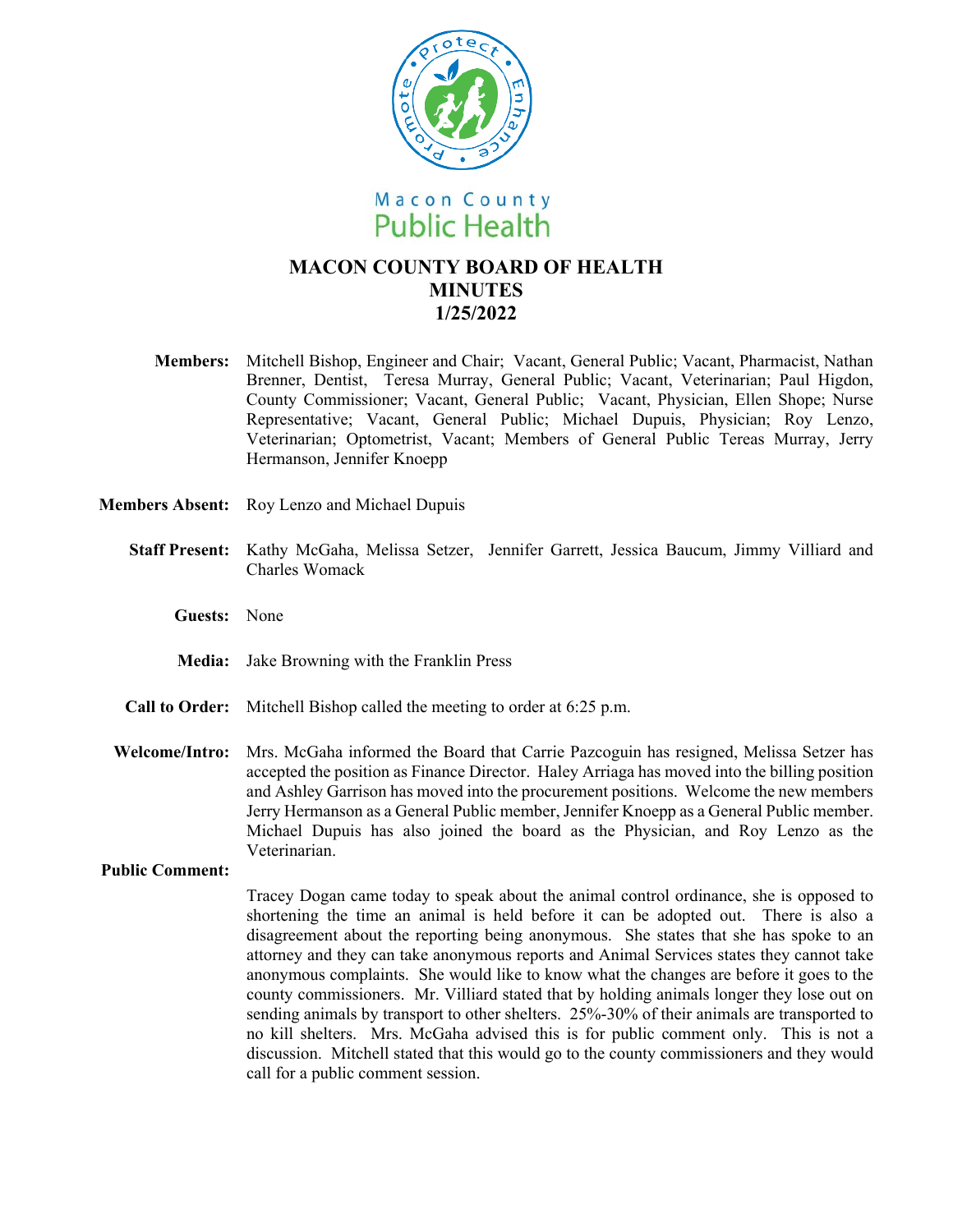**Agenda Approval:**  Nathan Brenner made a motion to approve the agenda with the addition of Environmental Health update under Old Business and removing the Closed Session from the agenda. Jerry Hermanson seconded the motion. Motion passed unanimously.

**Presentations:**  None

# **Approval of Previous**

**Meeting Minutes:**  Nathan Brenner made a motion to accept the minutes. Teresa Murray seconded the motion. The motion passed unanimously.

#### **Old Business**

#### COVID-19 Update

Jennifer Garrett will be reporting that Macon County is experiencing a surge in COVID-19 (Omicron) cases. At this time there are 683 active cases, with 98 new positive cases with additional 98 positive cases today. At this time the call center is averaging 200 plus calls a day for testing. It is taking a large number of staff to get this information loaded due to the high percentage. In addition the call center is still receiving calls to schedule the vaccine.

MCPH has received N95 masks from the state that are being given out at different locations around town. They are also giving the N95 masks out at the drive through testing tent. Ellen Shope asked about the free test that are being sent out. Mrs. Garrett stated that we have not received any of those free test.

Mrs. McGaha stated per Tom Neal at Highlands Cashiers Hospital that there are over 200 patients in the Mission System positive with COVID (Omicrom). Mrs. McGaha also stated that the School Board voted to keep mask option in the schools.

### Animal Control Ordinance Update

The County Attorney is currently reviewing the ordinance. He recommends that once he has completed reviewing the ordinance it will then come back for Board of Health to vote again before it goes to the commissioners. He did ask that the format be changed due to this being commissioners' ordinance not a Health Department ordinance. Mrs. McGaha stated that before the ordinance can be approved by the commissioners there will be public hearing scheduled. This hearing will be scheduled at a different time than the meeting that the ordinance will be voted on.

#### Revised Meeting Schedule for 2022

The new revised Meeting schedule for 2022 was sent out to all members of the board. Last meeting it was voted that the meetings would be changed from 12 per year to 6 per year.

Ellen Shope made the Motion to approve the revised meeting schedule. Teresa Murray seconded that motion. Motion passed unanimously.